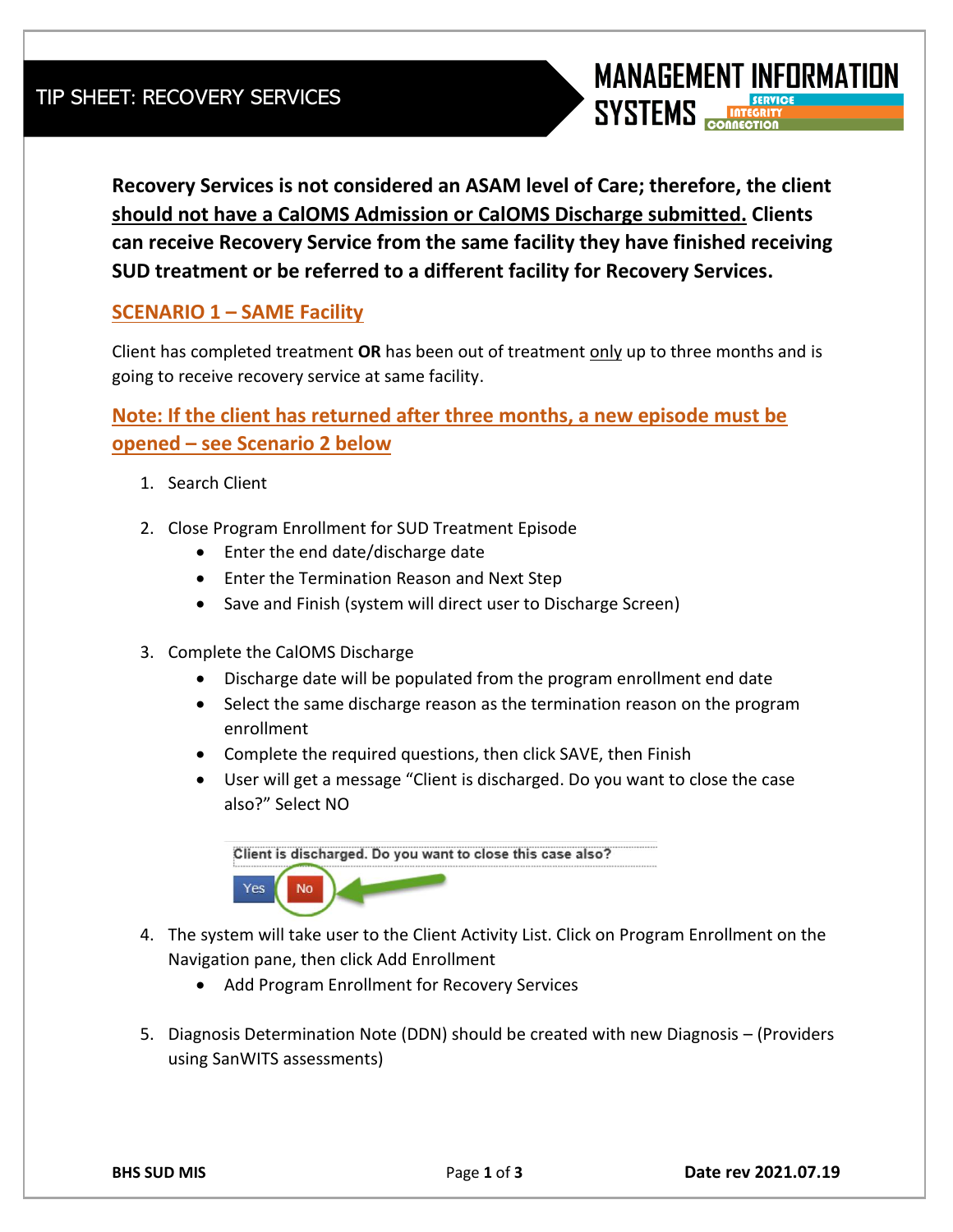## TIP SHEET: RECOVERY SERVICES





**OR** a Diagnosis should be created through the Diagnosis List in SanWITS – (Providers using their own EHR for assessments/DDN)



- 6. Add a Payor Group Enrollment/Benefit Plan, **ONLY** if there is not one present **OR** if the information has changed
- 7. Create Encounters, Release to Bill, continue the billing process
- 8. When the client finishes or stops receiving recovery services follow these steps:
	- Check to make sure all billing has been processed
	- Close the Program Enrollment
	- Close the Intake
		- o Date Closed = date client received last Recovery Service
		- $\circ$  Closure Reason = Closed to Recovery Services
		- o Click Save & Close the Case hyperlink

| Date Closed 12/30/18                 | М                                            |   | Save & Close the Case |  |
|--------------------------------------|----------------------------------------------|---|-----------------------|--|
| <b>Closure Reason</b>                |                                              | × |                       |  |
|                                      |                                              | n |                       |  |
| <b>Actions</b><br><b>Move Intake</b> | Client left/or<br>Referred Out               |   | tact                  |  |
|                                      | <b>Closed to Recovery</b><br><b>Services</b> |   |                       |  |
|                                      | Completed<br>Courtesy Dosing                 |   |                       |  |
|                                      | Closed to Prop 47<br>Aftercare               |   |                       |  |
|                                      | <b>Client Discharged</b>                     |   |                       |  |